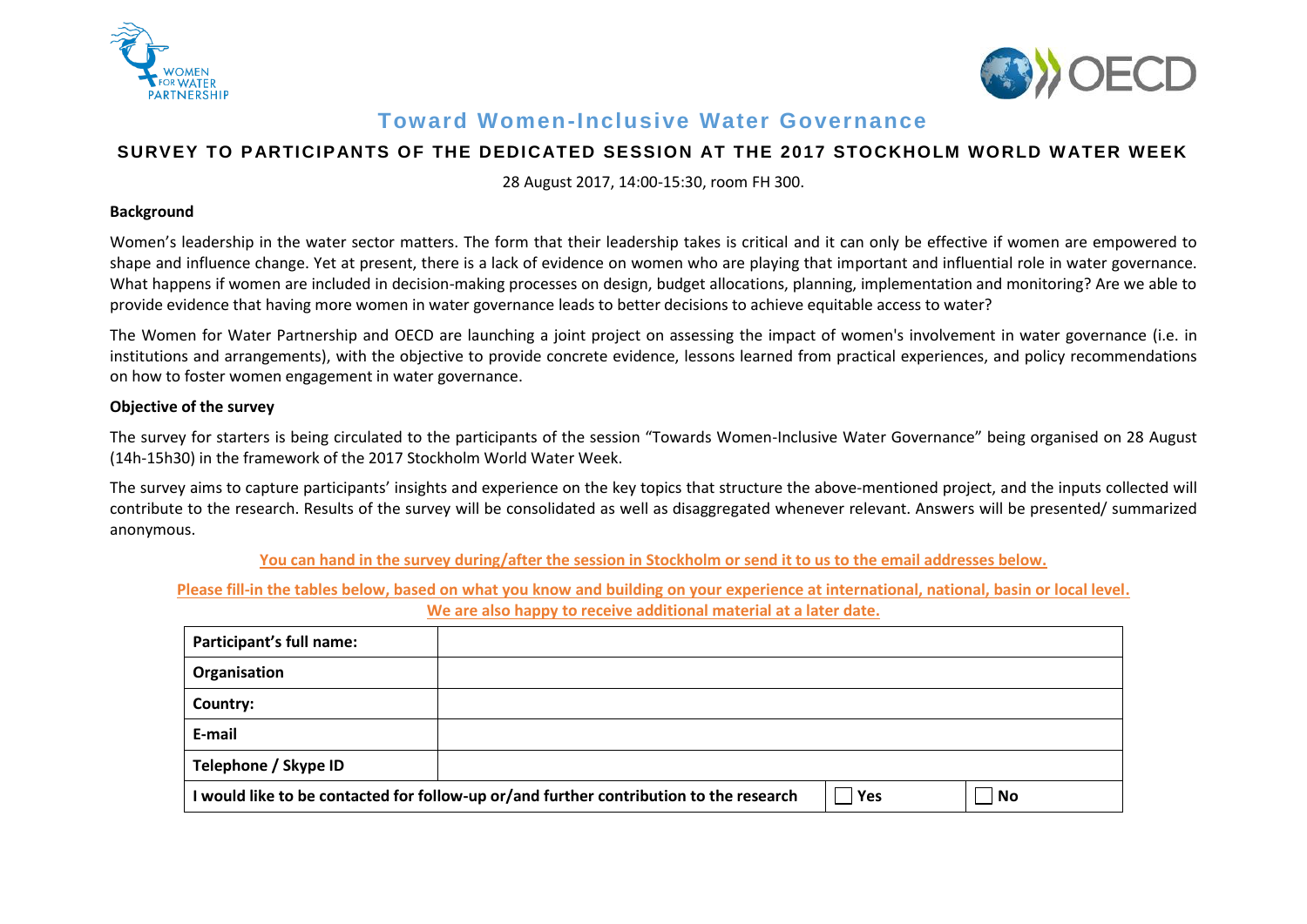| STATE OF PLAY ON WOMEN'S INVOLVEMENT IN WATER GOVERNANCE IN YOUR ORGANISATION                                                                                          |                                                                                                                                  |                             |
|------------------------------------------------------------------------------------------------------------------------------------------------------------------------|----------------------------------------------------------------------------------------------------------------------------------|-----------------------------|
| Is there an official policy/projects/strategy on women's<br>involvement in water governance (e.g. consultation<br>processes, representation in official bodies, etc.)? | $\Box$ Yes, please provide a reference (public source):                                                                          | $\overline{\phantom{a}}$ No |
| If there is, has it been implemented?                                                                                                                                  | Yes, please provide more information about how the policy is implemented<br>and by whom:                                         | $\Box$ No                   |
| If implemented, has it been evaluated?                                                                                                                                 | Yes, please provide a reference/link to learn more on the outcomes of the<br>evaluation (e.g. publication or person to consult): | No.                         |
| Has your country / organisation set guota for women<br>representation in water-related bodies/policy<br>processes/projects processes?                                  | $\Box$ Yes, please specify how:                                                                                                  | $\Box$ No                   |
| In your organisation, is sex-disaggregated data being<br>collected on processes related to water policy/project<br>design and/or implementation?                       | $\blacksquare$ Yes, please specify by whom:                                                                                      | No                          |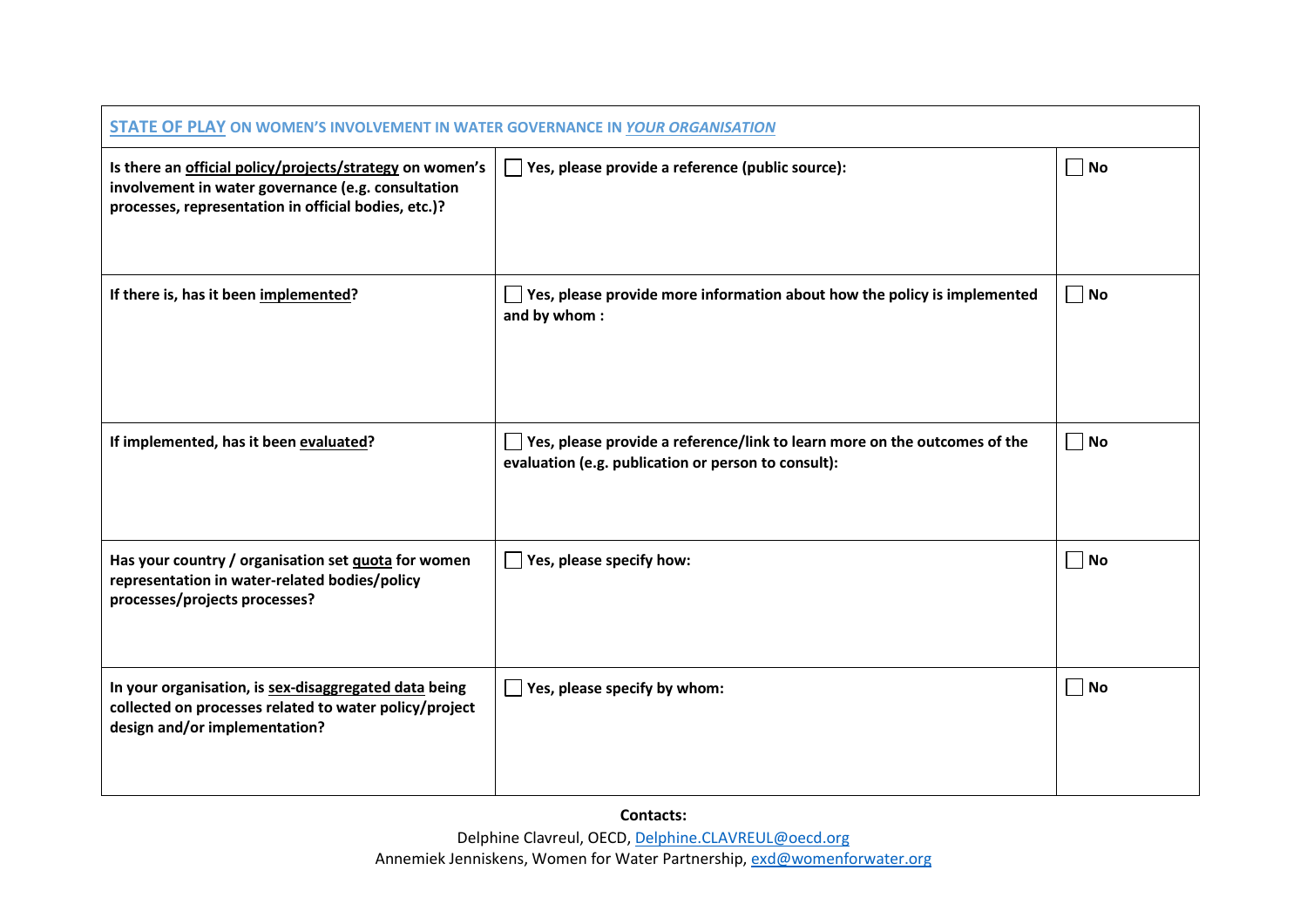| <b>STATE OF PLAY ON WOMEN'S INVOLVEMENT IN WATER GOVERNANCE IN A SPECIFIC COUNTRY.</b> Please specify:                                                                 |                                                                                                                                         |                   |
|------------------------------------------------------------------------------------------------------------------------------------------------------------------------|-----------------------------------------------------------------------------------------------------------------------------------------|-------------------|
| Is there an official policy/projects/strategy on women's<br>involvement in water governance (e.g. consultation<br>processes, representation in official bodies, etc.)? | $\Box$ Yes, please provide a reference (public source):                                                                                 | $\Box$ No         |
| If there is, has it been implemented?                                                                                                                                  | $\Box$ Yes, please provide more information about how the policy is implemented<br>and by whom:                                         | $\blacksquare$ No |
| If there is, has it been evaluated?                                                                                                                                    | $\Box$ Yes, please provide a reference/link to learn more on the outcomes of the<br>evaluation (e.g. publication or person to consult): | No.               |
| Has the country set quota for women representation in<br>water-related bodies/policy processes/projects<br>processes?                                                  | $\Box$ Yes, please specify how:                                                                                                         | No.               |
| In the country, is sex-disaggregated data being<br>collected on processes related to water policy/project<br>design and/or implementation?                             | $\Box$ Yes, please specify by whom:                                                                                                     | $\Box$ No         |